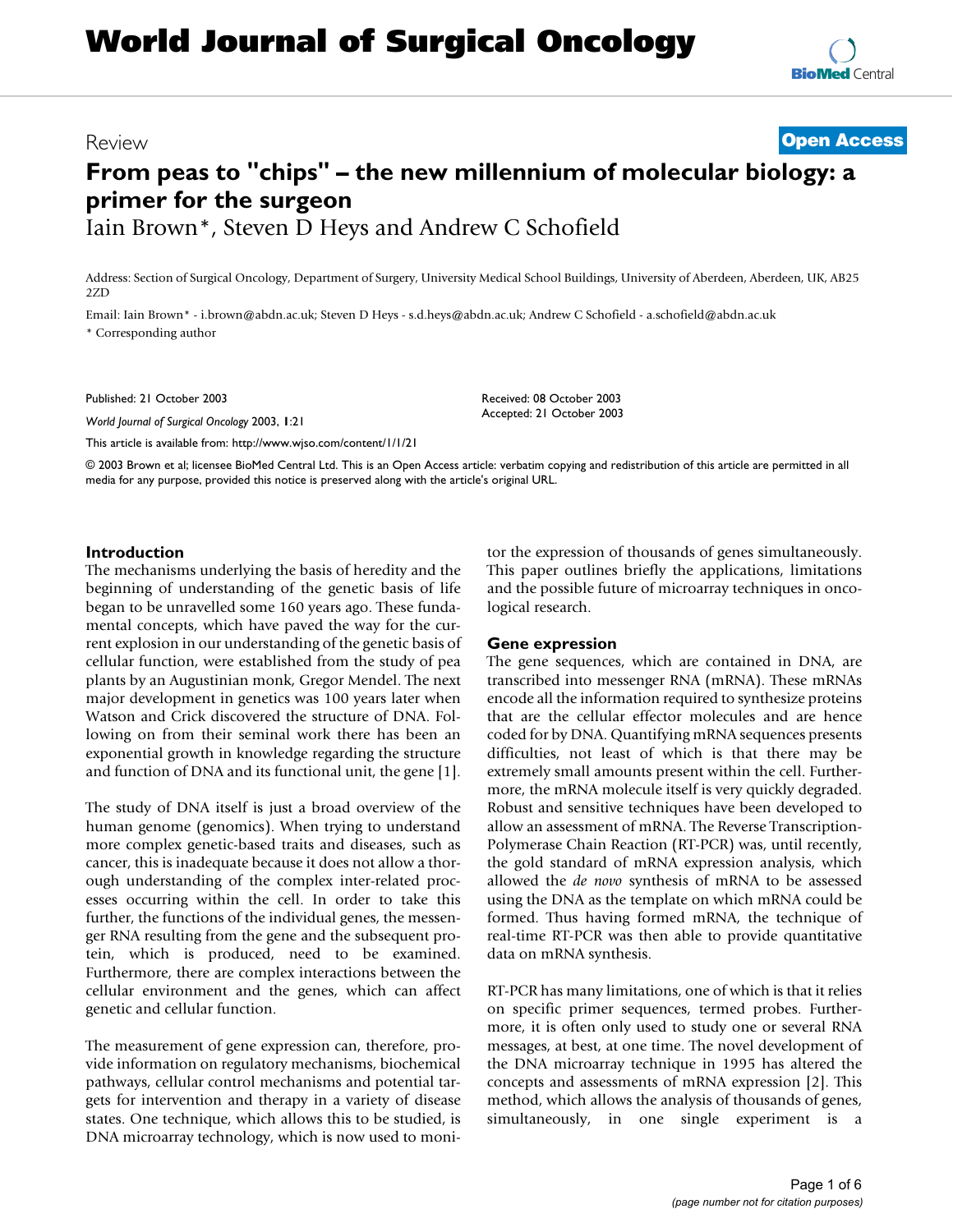

#### **Figure 1**

Simplified protocol for microarray analysis. a) RNA or mRNA from sample of interest is converted into cDNA. b) cDNA is applied to the microarray slide. c) Target cDNA and probes are hybridised under specific conditions. d) The completed chip is scanned and converted into raw data. e) Data is analysed by computer software. Different samples are indicated in red and green.

phenomenal development in molecular biological research methodology.

#### **DNA microarray technology**

A microarray consists of either complementary DNA (cDNA) arranged in a particular order onto glass slides or nylon membranes, and oligonucleotide arrays that comprise short DNA sequences (oligonucleotides) synthesized directly onto the slide. This slide is also termed a "chip".

The cDNA sequences, or oligonucleotides, correspond to genes, which may be previously identified or unidentified ones. RNA from biological samples, for example, blood, normal tissues or tumour samples, is used to create complementary cDNA. This is used to "probe" the arrays to determine if a specific gene is present. However in microarray terminology, the "probe" is actually the physically bound oligonucleotide or cDNA sequence [3].

The level of expression of each of the "probes" is determined by a specific detection method. Briefly, the bound target sequences are labelled with a (usually fluorescent or light producing) dye, or chemical, which can be detected visually. Once the targets have bound to the probes on the array, everything else is removed by washing. Scanning equipment is then used to produce a digital image of the signals produced, and these images are used for analysis.

Computer software packages are available which are used to determine the levels of expression of a particular mRNA, based on the strength of signal produced. This data can then be compared with that from different chips or samples. Statistical analysis is then used to determine the significance of any changes in gene expression taking place (Figure 1).

#### **Applications of microarrays to oncological research**

One of the initial applications of microarray analysis was in tumour classification and identification of tumour markers (oncogenomics). Microarray analysis initially revealed two previously unknown and distinct types of diffuse large B-cell lymphomas. One of these types had a better prognosis than the others in terms of survival [4]. Subsequently, the use of oligonucleotide arrays in ovarian cancers and tumour cell lines allowed a comparison with cells from the normal tissue of origin to be made [5]. It proved to be possible to identify groups of tumours on the basis of their genetic profile. Moreover, tumours were readily identifiable when compared with normal tissues. A subset of candidate genetic markers for the malignant process were identified for further study, for example, the *HE4* gene (a proposed ovarian tumour marker) and *CD24* gene (codes for a protein involved in breast cancer cell motility).

Microarray analysis has also been applied to the study of drug sensitivity and also in the identification of novel therapeutic agents (pharmacogenomics). Discovering, a target for a drug, identifying a compound suitable for that target and long-term clinical studies can all be furthered by using microarray analysis. For example, in the case of response to a known drug, cDNA microarrays were utilized to monitor the expression profiles (a particular pattern of genes being expressed) of breast cancer cell lines, which were either sensitive or resistant to doxorubicin. In this study, a distinct set of genes which were altered during treatment with doxorubicin and another subset of genes, were also identified, which were constitutively expressed in cells that were resistant to doxorubicin treatment [6]. Therefore, this opens up the possibility of *ex vivo* testing (before the commencement of any therapy) of a tumour biopsy to allow the identification of the appropriate chemotherapeutic agent for an individual patient.

The identification of interactions between therapeutic agents and genes (drug-gene interactions) has also utilized microarray technology. One such example was the examination of the effectiveness of 118 possible agents, which had anti-cancer activity, against 60 different cancer cell lines [7]. In particular, 78% of cell lines with low expression of the dihydropyrimidine dehydrogenase gene (DPYD) were more sensitive to 5-fluorouracil (5-FU). As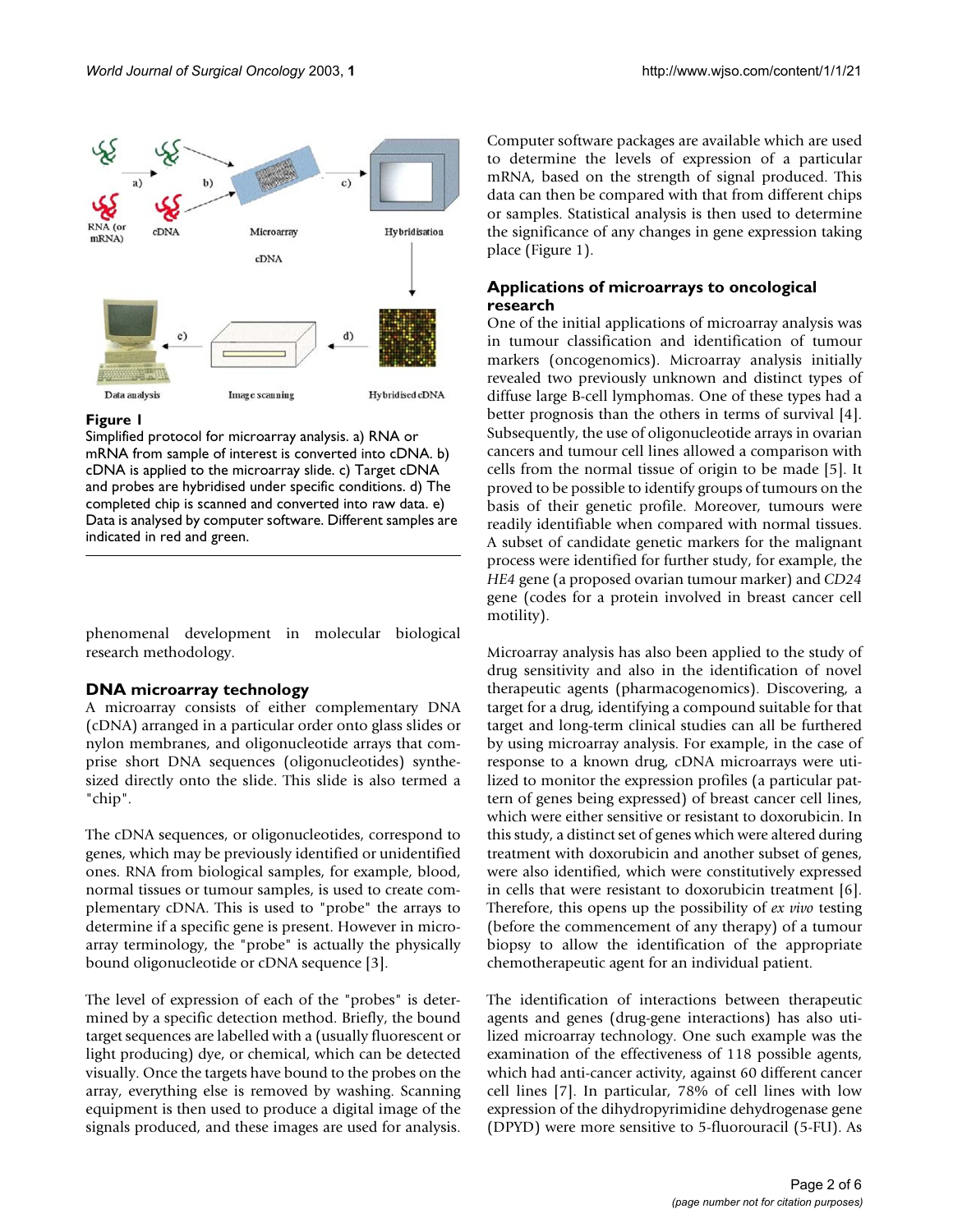5-FU is commonly used for, and is one of the most effective agents used in the treatment of colon cancer the results of the study suggested that DPYD may have potential clinical use in patients with colon cancer.

Microarrays can also be used to elucidate complex biochemical pathways that occur *in vivo*. For example, oligonucleotide microarray technology was utilized to determine changes in gene expression between pre-adipocytes and adipocytes *in vitro* and *in vivo* [8]. A number of previously uncharacterised gene regulatory elements in the pathway *in vitro* were demonstrated. Furthermore, there was also a difference in gene expression between the *in vitro* and *in vivo* pathways. This may be of fundamental importance in understanding adipogenesis, which had previously only been understood at a more elementary level previously.

Analysis of mutations and polymorphisms is still a crucial part of understanding the mechanisms of disease, in particular malignant disease. Polymorphisms are actually just differences in DNA sequence at a particular location but occurring more frequently than can be attributed to their arising because of a mutation alone. Polymorphisms may have no effect on cellular function and may therefore be of no clinical consequence. However, sometimes they may be associated with disease and may be useful for tracing the progression of a disease-causing gene through families. Analysis of possible mutations may involve either determining the presence of previously characterized mutations, or alternatively, searching for all possible mutations in a sequence of DNA. One of the initial uses of screening for mutations using microarrays was the identification of all 37 known mutations in the cystic fibrosis (CF) gene, and in addition, this allowed the documentation of all the possible nucleotide substitutions [9].

Further studies have detailed the feasibility and accuracy of large-scale identification, mapping and genotyping of polymorphisms using microarray techniques [10]. Mutation analysis of the p53 gene, the most frequently mutated gene in human cancer, has also been improved by use of microarrays [11]. This study demonstrated an increased sensitivity and a more accurate detection of known mutations using microarray mutation analysis.

### **Application of microarrays to the clinical setting**

As already discussed, microarrays have been used already to identify novel classes of B cell lymphomas [4]. Several studies have shown that microarray analysis can allow the identification of novel subtypes of breast tumours (two new subgroups of luminal epithelial/oestrogen receptor positive tumours), and predict subsequent clinical outcome. This may allow, therefore, targeting of therapy such

as adjuvant chemotherapy to be given to those patients who have the worst prognosis and are in most need of such treatment [12–14].

Microarrays have also been used to classify and predict prognosis for other cancers such as oesophageal, endometrial, and renal carcinoma. For example, the sensitivity of oesophageal tumours to chemotherapy could be given a response score based on the expression levels of a set of genes identified by microarray analysis. When applied to six unknown test samples, the response score correctly placed all tumours into the correct response groups [15]. Hepatocellular carcinoma could be categorized as either solid or pseudo-glandular types [16], and a revised classification of renal carcinoma was suggested by Higgins *et al* [17]. In particular, they identified distinct molecular expression profiles between usual renal cell carcinomas with granular cytoplasm, when compared with those with clear cytoplasm – which had been previously classed together as "conventional" carcinomas. One recent study has shown that microarrays could be used to identify particular expression profiles in patients with diffuse large Bcell lymphoma, which could predict their long term survival with 100% accuracy [18].

An extremely important area where clinicians are faced with diagnostic difficulties are with those patients who present metastatic disease from an unknown primary site. Palliative chemotherapy may prolong life but appropriate therapy is dependant on identification of the tissue of origin of the tumour. Arrays may prove to be useful tools in identifying the primary site of such metastases [19]. A recent study revealed that microarray analysis of the metastatic tissue resulted in correct identification of the primary site of origin in 81% of patients studied.

#### **Limitations of microarray technology**

One major disadvantage that occurred in the early years of microarray research was their financial cost. This resulted in the restriction of their use to well-funded larger laboratories, with these costs being beyond the funding scope of most academic research laboratories. In recent years, however, the costs of this technology has decreased as a result of advances in manufacturing technology and commercial competition to develop and make this technology available to as large a market as possible. Indeed, many research laboratories can manufacture their own arrays for relatively little cost. Spotted cDNA arrays, and arrays produced "in house" also have problems of standardization and consistency, with there being possible variations between experiments. Rigorous quality control is required to ensure that genetic changes, which are identified, are not simply due to defects and variations between arrays. Affymetrix™ oligonucleotide gene chips, however, have a multitude of internal controls within the arrays to account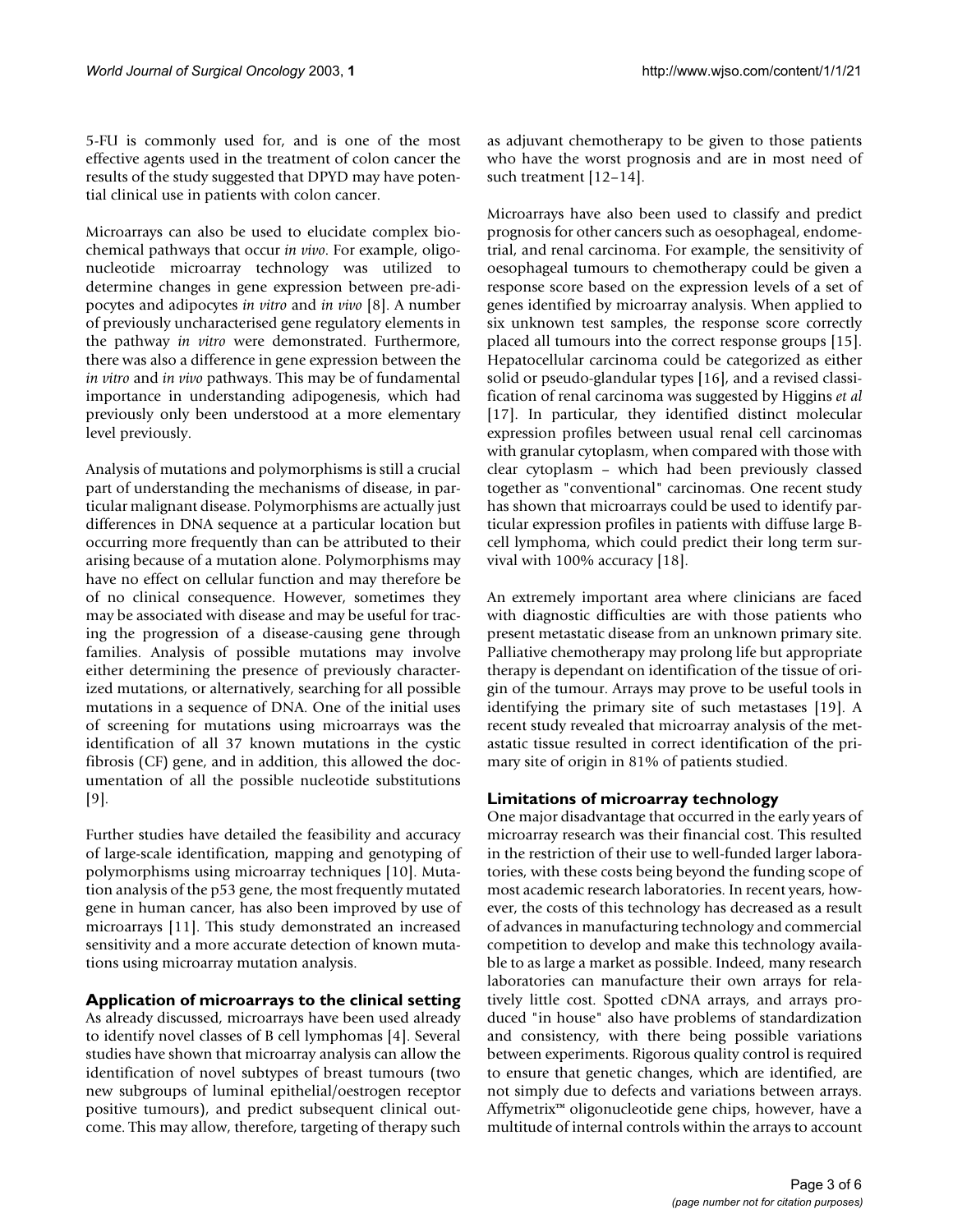for any variation between arrays (normalization) as well as controls for correct hybridisation of targets.

One of the main drawbacks of DNA microarray technology is that the levels of mRNA expression do not necessarily represent the levels of proteins in the cell. It is well recognized that proteins can also be altered by a variety of processes, which occur following transcription of DNA to mRNA or after translation of mRNA into its protein. This fact means that any interesting changes suggested by an array experiment must be further verified by RT-PCR or northern blot analysis (to ensure the altered expression does actually exist) and western analysis to determine changes in the protein levels.

It has become generally accepted that when using array analysis that a "real" change exists when there is an apparent 2-fold, or higher, change in gene expression. This means that smaller degrees of change, which may be just as important, will more often than not remain unrecognised, unless they were specifically looked for initially.

The complexity of microarray analysis means that tissue sample collection becomes a crucial factor in the data produced. As microarrays have been used with increasing frequency in recent years the amount of diversity in gene expression between samples, even from the same tissue in the same individual, has become clear. Precise sampling (including factors such as the time of day and month taken) and the ability to sample homogeneous tissue samples (by using techniques such as laser capture microdissection) [20], are crucial steps in obtaining an accurate analysis. At the same time, the amount of tissue required can also be a problem as a relatively large amount of RNA is required. However, more recent techniques to amplify RNA have been developed to allow extraction from minute tissue samples [21,22].





#### Figure 2

Future application of microarrays – Individualized Therapy. A. Currently, patients are likely to be given the treatment based on the best available drug at the time. B. Pre-treatment testing may allow the treatment to be tailored to a particular individual based on their gene expression profile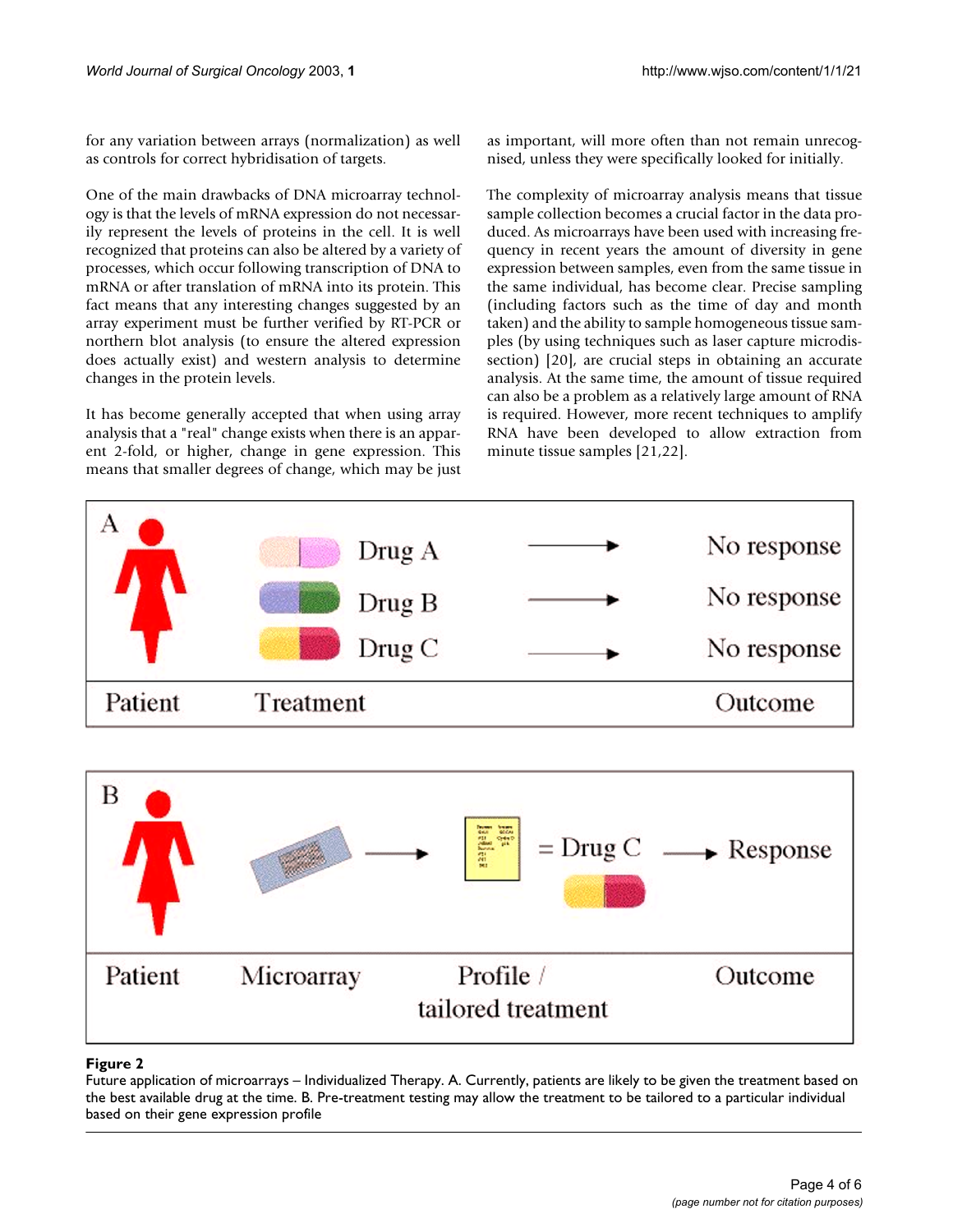As arrays have become more and more complex, the data analysis of the results produced has also become more complicated such that it can take considerable time to analyse using powerful computers to produce the required data. Data acquisition and processing via a variety of statistical methods can identify unique patterns or profiles of gene expression. Once a set of genes of interest has been identified the ever-expanding public and commercial databases then have to be interrogated (data mining) to determine any proposed functional effects of these changes in expression. Complicated statistical algorithms and artificial intelligence networks are now used to "trawl" through the vast amounts of data, which may be produced from a single study [18,23].

#### **The Future**

As microarray technology becomes more advanced, arrays will be able to offer an increased ability to unravel complex disease processes and determine new targets for therapeutic interventions. Affymetrix™ now has made available a microarray chip, which contains the sequences of over 11,000 polymorphic sites in the genome [24]. In the past, researchers concentrated on one, or a small group of single nucleotide polymorphisms (SNPs), at any one time, because they were limited by the need to design primer sets for each SNP. Now, one array can give the information for one individual for thousands of SNPs, in one experiment.

Further developments in nanotechnology have enabled the production of the SmaSeq™, a single molecule array, which should allow the complete sequencing of an entire individual in one reaction and on one array chip [25]. The sequence would then be compared to a reference sequence and alterations recorded. This type of technology opens up the door to the possibility of individualized therapy where diagnosis and therapy of a disease will be specifically tailored to the individual patient (Figure 2).

#### **Conclusions**

Microarrays have revolutionised genetic and medical research over the last 10 years. Despite the initial limitations of variability and cost, microarrays are now more comprehensive and accurate and are easily available to most research laboratories. It is now possible to analyse thousands of genes at the same time in one experiment, and differences, or similarities, between individuals can be determined quickly and easily. As they are used more and more in clinical applications, microarrays will be adapted for diagnostic procedures and used to determine specific treatment regimens, tailored for individual patients.

#### **References**

1. Watson JD and Crick FHC: **[Molecular structure of nucleic acids.](http://www.ncbi.nlm.nih.gov/entrez/query.fcgi?cmd=Retrieve&db=PubMed&dopt=Abstract&list_uids=13054692)** *Nature* 1953, **171:**737-738.

- 2. Schena M, Shalon D, Davis RW and Brown PO: **[Quantitative mon](http://www.ncbi.nlm.nih.gov/entrez/query.fcgi?cmd=Retrieve&db=PubMed&dopt=Abstract&list_uids=7569999)[itoring of gene expression patterns with a complementary](http://www.ncbi.nlm.nih.gov/entrez/query.fcgi?cmd=Retrieve&db=PubMed&dopt=Abstract&list_uids=7569999) [DNA microarray.](http://www.ncbi.nlm.nih.gov/entrez/query.fcgi?cmd=Retrieve&db=PubMed&dopt=Abstract&list_uids=7569999)** *Science* 1995, **270:**467-470.
- 3. Phimister B: **[Going global.](http://www.ncbi.nlm.nih.gov/entrez/query.fcgi?cmd=Retrieve&db=PubMed&dopt=Abstract&list_uids=10.1038/4423)** *Nature Genet* 1999, **21:**1.
- 4. Alizadeh AA, Eisen MB, Davis RE, Ma C, Lossos IS, Rosenwald A, Boldrick JC, Sabet H, Tran T, Yu X, Powell JI, Yang L, Marti GE, Moore T, Hudson J Jr, Lu L, Lewis DB, Tibshirani R, Sherlock G, Chan WC, Greiner TC, Weisenburger DD, Armitage JO, Warnke R, Levy R, Wilson W, Grever MR, Byrd JC, Botstein D, Brown PO and Staudt LM: **[Distinct types of diffuse large B-cell lymphoma identified](http://www.ncbi.nlm.nih.gov/entrez/query.fcgi?cmd=Retrieve&db=PubMed&dopt=Abstract&list_uids=10.1038/35000501) [by gene expression profiling](http://www.ncbi.nlm.nih.gov/entrez/query.fcgi?cmd=Retrieve&db=PubMed&dopt=Abstract&list_uids=10.1038/35000501)[.](http://www.ncbi.nlm.nih.gov/entrez/query.fcgi?cmd=Retrieve&db=PubMed&dopt=Abstract&list_uids=10676951)** *Nature* 2000, **403:**503-511.
- 5. Welsh JB, Zarrinkar PP, Sapinoso LM, Kern SG, Behling CA, Monk BJ, Lockhart DJ, Burger RA and Hampton GM: **[Analysis of gene](http://www.ncbi.nlm.nih.gov/entrez/query.fcgi?cmd=Retrieve&db=PubMed&dopt=Abstract&list_uids=14728) expression profiles in normal and neoplastic ovarian tissue [samples identifies candidate molecular markers of epithelial](http://www.ncbi.nlm.nih.gov/entrez/query.fcgi?cmd=Retrieve&db=PubMed&dopt=Abstract&list_uids=14728) [ovarian cancer](http://www.ncbi.nlm.nih.gov/entrez/query.fcgi?cmd=Retrieve&db=PubMed&dopt=Abstract&list_uids=14728)[.](http://www.ncbi.nlm.nih.gov/entrez/query.fcgi?cmd=Retrieve&db=PubMed&dopt=Abstract&list_uids=10.1073/pnas.98.3.1176)** *Proc Natl Acad Sci U S A* 2001, **98:**1176-1181.
- 6. Kudoh K, Ramanna M, Ravatn R, Elkahloun AG, Bittner ML, Meltzer PS, Trent JM, Dalton WS and Chin KV: **[Monitoring the expression](http://www.ncbi.nlm.nih.gov/entrez/query.fcgi?cmd=Retrieve&db=PubMed&dopt=Abstract&list_uids=10945624) [profiles of doxorubicin-induced and doxorubicin-resistant](http://www.ncbi.nlm.nih.gov/entrez/query.fcgi?cmd=Retrieve&db=PubMed&dopt=Abstract&list_uids=10945624) [cancer cells by cDNA microarray.](http://www.ncbi.nlm.nih.gov/entrez/query.fcgi?cmd=Retrieve&db=PubMed&dopt=Abstract&list_uids=10945624)** *Cancer Res* 2000, **60:**4161-4166.
- 7. Scherf U, Ross DT, Waltham M, Smith LH, Lee JK, Tanabe L, Kohn KW, Reinhold WC, Myers TG, Andrews DT, Scudiero DA, Eisen MB, Sausville EA, Pommier Y, Botstein D, Brown PO and Weinstein JN: **[A](http://www.ncbi.nlm.nih.gov/entrez/query.fcgi?cmd=Retrieve&db=PubMed&dopt=Abstract&list_uids=10.1038/73439) [gene expression database for the molecular pharmacology](http://www.ncbi.nlm.nih.gov/entrez/query.fcgi?cmd=Retrieve&db=PubMed&dopt=Abstract&list_uids=10.1038/73439) [of cancer](http://www.ncbi.nlm.nih.gov/entrez/query.fcgi?cmd=Retrieve&db=PubMed&dopt=Abstract&list_uids=10.1038/73439)[.](http://www.ncbi.nlm.nih.gov/entrez/query.fcgi?cmd=Retrieve&db=PubMed&dopt=Abstract&list_uids=10700175)** *Nature Genet* 2000, **24:**236-244.
- 8. Soukas A, Socci ND, Saatkamp BD, Novelli S and Friedman JM: **[Dis](http://www.ncbi.nlm.nih.gov/entrez/query.fcgi?cmd=Retrieve&db=PubMed&dopt=Abstract&list_uids=10.1074/jbc.M104421200)[tinct transcriptional profiles of adipogenesis in vivo and in](http://www.ncbi.nlm.nih.gov/entrez/query.fcgi?cmd=Retrieve&db=PubMed&dopt=Abstract&list_uids=10.1074/jbc.M104421200) [vitro](http://www.ncbi.nlm.nih.gov/entrez/query.fcgi?cmd=Retrieve&db=PubMed&dopt=Abstract&list_uids=10.1074/jbc.M104421200)[.](http://www.ncbi.nlm.nih.gov/entrez/query.fcgi?cmd=Retrieve&db=PubMed&dopt=Abstract&list_uids=11445576)** *J Biol Chem* 2001, **276:**34167-34174.
- 9. Cronin MT, Fucini RV, Kim SM, Masino RS, Wespi RM and Miyada CG: **[Cystic fibrosis mutation detection by hybridization to](http://www.ncbi.nlm.nih.gov/entrez/query.fcgi?cmd=Retrieve&db=PubMed&dopt=Abstract&list_uids=10.1002/(SICI)1098-1004(1996)7:3<244::AID-HUMU9>3.3.CO;2-D) [light-generated DNA probe arrays](http://www.ncbi.nlm.nih.gov/entrez/query.fcgi?cmd=Retrieve&db=PubMed&dopt=Abstract&list_uids=10.1002/(SICI)1098-1004(1996)7:3<244::AID-HUMU9>3.3.CO;2-D)[.](http://www.ncbi.nlm.nih.gov/entrez/query.fcgi?cmd=Retrieve&db=PubMed&dopt=Abstract&list_uids=8829658)** *Hum Mutat* 1996, **7:**244-255.
- 10. Wang DG, Fan JB, Siao CJ, Berno A, Young P, Sapolsky R, Ghandour G, Perkins N, Winchester E, Spencer J, Kruglyak L, Stein L, Hsie L, Topaloglou T, Hubbell E, Robinson E, Mittmann M, Morris MS, Shen N, Kilburn D, Rioux J, Nusbaum C, Rozen S, Hudson TJ and Lander ES: **[Large-scale identification, mapping, and genotyping of](http://www.ncbi.nlm.nih.gov/entrez/query.fcgi?cmd=Retrieve&db=PubMed&dopt=Abstract&list_uids=10.1126/science.280.5366.1077) [single-nucleotide polymorphisms in the human genome](http://www.ncbi.nlm.nih.gov/entrez/query.fcgi?cmd=Retrieve&db=PubMed&dopt=Abstract&list_uids=10.1126/science.280.5366.1077)[.](http://www.ncbi.nlm.nih.gov/entrez/query.fcgi?cmd=Retrieve&db=PubMed&dopt=Abstract&list_uids=9582121)** *Science* 1998, **280:**1077-1082.
- 11. Wen WH, Bernstein L, Lescallett J, Beazer-Barclay Y, Sullivan-Halley J, White M and Press MF: **[Comparison of TP53 mutations iden](http://www.ncbi.nlm.nih.gov/entrez/query.fcgi?cmd=Retrieve&db=PubMed&dopt=Abstract&list_uids=10825146)[tified by oligonucleotide microarray and conventional DNA](http://www.ncbi.nlm.nih.gov/entrez/query.fcgi?cmd=Retrieve&db=PubMed&dopt=Abstract&list_uids=10825146) [sequence analysis.](http://www.ncbi.nlm.nih.gov/entrez/query.fcgi?cmd=Retrieve&db=PubMed&dopt=Abstract&list_uids=10825146)** *Cancer Res* 2000, **60:**2716-2722.
- 12. van't Veer LJ, Dai H, van de Vijver MJ, He YD, Hart AA, Mao M, Peterse HL, van der Kooy K, Marton MJ, Witteveen AT, Schreiber GJ, Kerkhoven RM, Roberts C, Linsley PS, Bernards R and Friend SH: **[Gene expression profiling predicts clinical outcome of breast](http://www.ncbi.nlm.nih.gov/entrez/query.fcgi?cmd=Retrieve&db=PubMed&dopt=Abstract&list_uids=10.1038/415530a) [cancer](http://www.ncbi.nlm.nih.gov/entrez/query.fcgi?cmd=Retrieve&db=PubMed&dopt=Abstract&list_uids=10.1038/415530a)[.](http://www.ncbi.nlm.nih.gov/entrez/query.fcgi?cmd=Retrieve&db=PubMed&dopt=Abstract&list_uids=11823860)** *Nature* 2002, **415:**530-536.
- 13. Sorlie T, Perou CM, Tibshirani R, Aas T, Geisler S, Johnsen H, Hastie T, Eisen MB, van de Rijn M, Jeffrey SS, Thorsen T, Quist H, Matese JC, Brown PO, Botstein D, Eystein Lonning P and Borresen-Dale AL: **[Gene expression patterns of breast carcinomas distinguish](http://www.ncbi.nlm.nih.gov/entrez/query.fcgi?cmd=Retrieve&db=PubMed&dopt=Abstract&list_uids=58566) [tumor subclasses with clinical implications](http://www.ncbi.nlm.nih.gov/entrez/query.fcgi?cmd=Retrieve&db=PubMed&dopt=Abstract&list_uids=58566)[.](http://www.ncbi.nlm.nih.gov/entrez/query.fcgi?cmd=Retrieve&db=PubMed&dopt=Abstract&list_uids=10.1073/pnas.191367098)** *Proc Natl Acad Sci U S A* 2001, **98:**10869-10874.
- 14. Perou CM, Sorlie T, Eisen MB, van de Rijn M, Jeffrey SS, Rees CA, Pollack JR, Ross DT, Johnsen H, Akslen LA, Fluge O, Pergamenschikov A, Williams C, Zhu SX, Lonning PE, Borresen-Dale AL, Brown PO and Botstein D: **[Molecular portraits of human breast tumours](http://www.ncbi.nlm.nih.gov/entrez/query.fcgi?cmd=Retrieve&db=PubMed&dopt=Abstract&list_uids=10.1038/35021093)[.](http://www.ncbi.nlm.nih.gov/entrez/query.fcgi?cmd=Retrieve&db=PubMed&dopt=Abstract&list_uids=10963602)** *Nature* 2000, **406:**747-752.
- 15. Kihara C, Tsunoda T, Tanaka T, Yamana H, Furukawa Y, Ono K, Kitahara O, Zembutsu H, Yanagawa R, Hirata K, Takagi T and Nakamura Y: **[Prediction of sensitivity of esophageal tumours to adju](http://www.ncbi.nlm.nih.gov/entrez/query.fcgi?cmd=Retrieve&db=PubMed&dopt=Abstract&list_uids=11522643)[vant chemotherapy by cDNA microarray analysis of gene](http://www.ncbi.nlm.nih.gov/entrez/query.fcgi?cmd=Retrieve&db=PubMed&dopt=Abstract&list_uids=11522643)[expression profiles.](http://www.ncbi.nlm.nih.gov/entrez/query.fcgi?cmd=Retrieve&db=PubMed&dopt=Abstract&list_uids=11522643)** *Cancer Res* 2001, **61:**6474-6479.
- 16. Lee D, Choi SW, Kim M, Park JH, Kim M, Kim J and Lee IB: **[Discov](http://www.ncbi.nlm.nih.gov/entrez/query.fcgi?cmd=Retrieve&db=PubMed&dopt=Abstract&list_uids=10.1021/bp025746a)[ery of differentially expressed genes related to histological](http://www.ncbi.nlm.nih.gov/entrez/query.fcgi?cmd=Retrieve&db=PubMed&dopt=Abstract&list_uids=10.1021/bp025746a) [subtype of hepatocellular carcinoma](http://www.ncbi.nlm.nih.gov/entrez/query.fcgi?cmd=Retrieve&db=PubMed&dopt=Abstract&list_uids=10.1021/bp025746a)[.](http://www.ncbi.nlm.nih.gov/entrez/query.fcgi?cmd=Retrieve&db=PubMed&dopt=Abstract&list_uids=12790669)** *Biotechnol Prog* 2003, **19:**1011-1015.
- 17. Higgins JP, Shinghal R, Gill H, Reese JH, Terris M, Cohen RJ, Fero M, Pollack JR, van de Rijn M and Brooks JD: **[Gene expression pat](http://www.ncbi.nlm.nih.gov/entrez/query.fcgi?cmd=Retrieve&db=PubMed&dopt=Abstract&list_uids=12598325)[terns in renal cell carcinoma assessed by complementary](http://www.ncbi.nlm.nih.gov/entrez/query.fcgi?cmd=Retrieve&db=PubMed&dopt=Abstract&list_uids=12598325) [DNA microarray.](http://www.ncbi.nlm.nih.gov/entrez/query.fcgi?cmd=Retrieve&db=PubMed&dopt=Abstract&list_uids=12598325)** *Am J Pathol* 2003, **162:**925-932.
- 18. O'Neill MC and Song L: **[Neural network analysis of lymphoma](http://www.ncbi.nlm.nih.gov/entrez/query.fcgi?cmd=Retrieve&db=PubMed&dopt=Abstract&list_uids=155539) [microarray data: prognosis and diagnosis near-perfect](http://www.ncbi.nlm.nih.gov/entrez/query.fcgi?cmd=Retrieve&db=PubMed&dopt=Abstract&list_uids=155539)[.](http://www.ncbi.nlm.nih.gov/entrez/query.fcgi?cmd=Retrieve&db=PubMed&dopt=Abstract&list_uids=10.1186/1471-2105-4-13)** *BMC Bioinformatics* 2003, **4:**13.